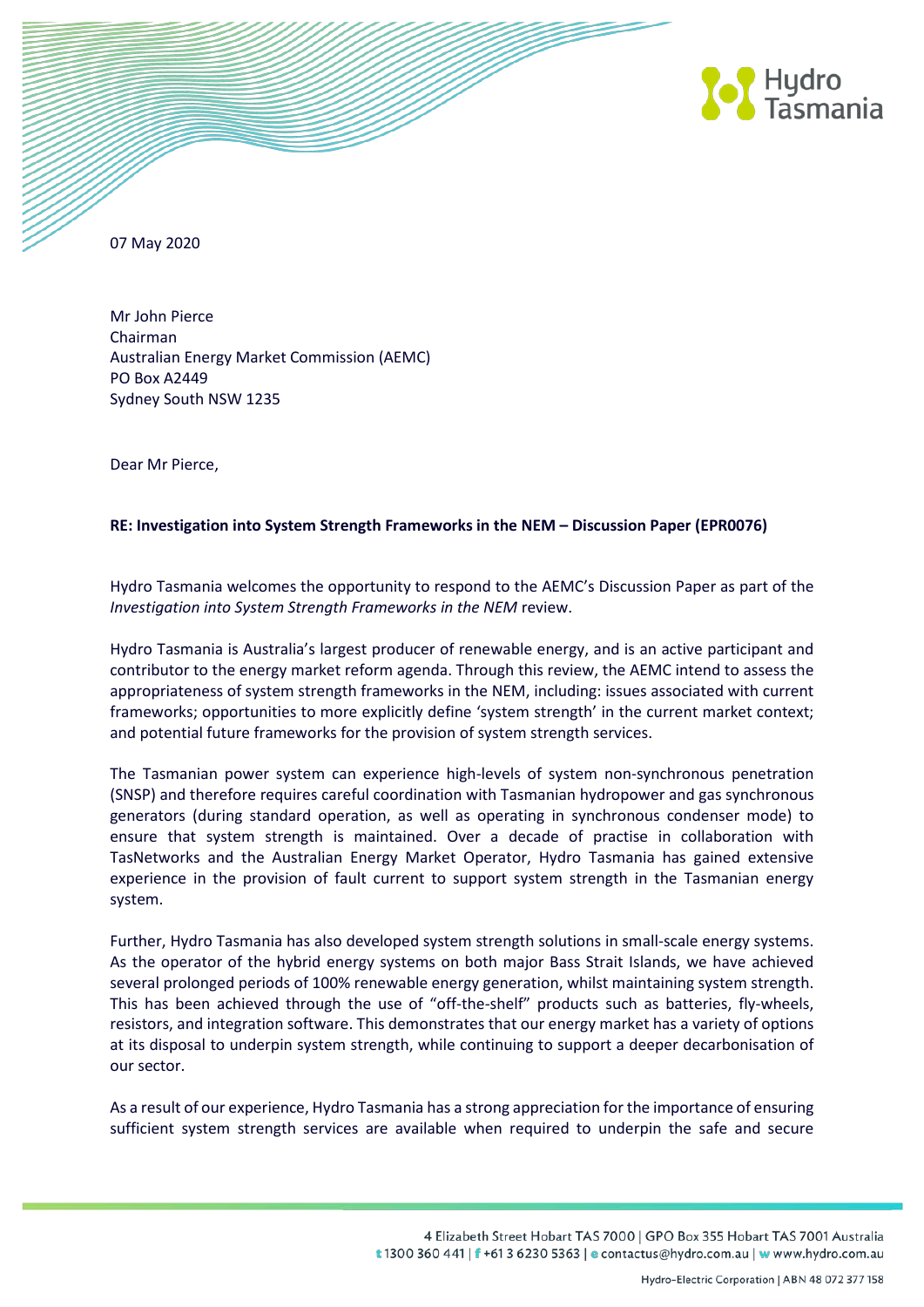

operation of the energy system. On this basis, we are supportive of the AEMC's intention to review system strength frameworks in the NEM to ensure they are fit-for-purpose, especially considering the rate of transition in our market to lower-emissions technologies, and the need to accommodate increasing levels of variability within our system.

Related to system strength issues, Hydro Tasmania has provided the AEMC with our proposed *Synchronous Services Market* rule change. We believe this would be an effective component of the solution that could be implemented at relatively short notice and with minimal disruption, to address key issues and support positive system strength outcomes in the NEM. We encourage the AEMC to consider this rule change proposal in conjunction with the System Strength Framework review, ensuring coordination with the Energy Security Board's work stream on Essential System Services as part of the Post-2025 Market Design process.

Hydro Tasmania encourages the AEMC to clearly identify the timeline for implementation of potential future system strength frameworks. In particular, Hydro Tasmania notes the value of identifying reform options that could be implemented in a short timeframe to quickly address system security concerns, and those more material reforms that might need to be implemented over a longer timeframe. On the assumption that this review is seeking to develop an enduring framework for system strength in the NEM, Hydro Tasmania would like to offer the following 'principles-based' observations for the AEMC's consideration. Any future approach to system strength in the NEM should:

- **Deliver efficient, least-cost outcomes** across both short-term (operational) and long-term (investment) periods;
- **Maximise the utility of existing assets to deliver system strength services** (where their continued operation benefits the NEM broadly), before supporting investment in new assets to underpin system strength (i.e. adding new regulated network assets should be considered as complementary, but only after the potential of existing assets, for example latent or potential synchronous condenser operation, has been uncovered through the creation of appropriate investment and operational incentives);
- **Support the efficient transition of the electricity market** to lower-emissions technologies by removing barriers to entry for new generation assets by maintaining appropriate system strength support mechanisms, and **support resource sharing between market participants** to facilitate least-cost approaches;
- Be calibrated to **deliver system strength under normal operating conditions**, as well as ensure sufficient system strength services are available to **enhance grid resilience following disturbances**; and
- **Utilise existing planning and forecasting processes** in the NEM to assist in identifying system strength shortfalls and signposting these to the market, to allow sufficient time for the market to respond.

Hydro Tasmania has provided some responses to questions listed in the AEMC's stakeholder feedback template. We have not completed all questions, but focussed our responses on questions where we consider we can add most value/insight for this consultation process.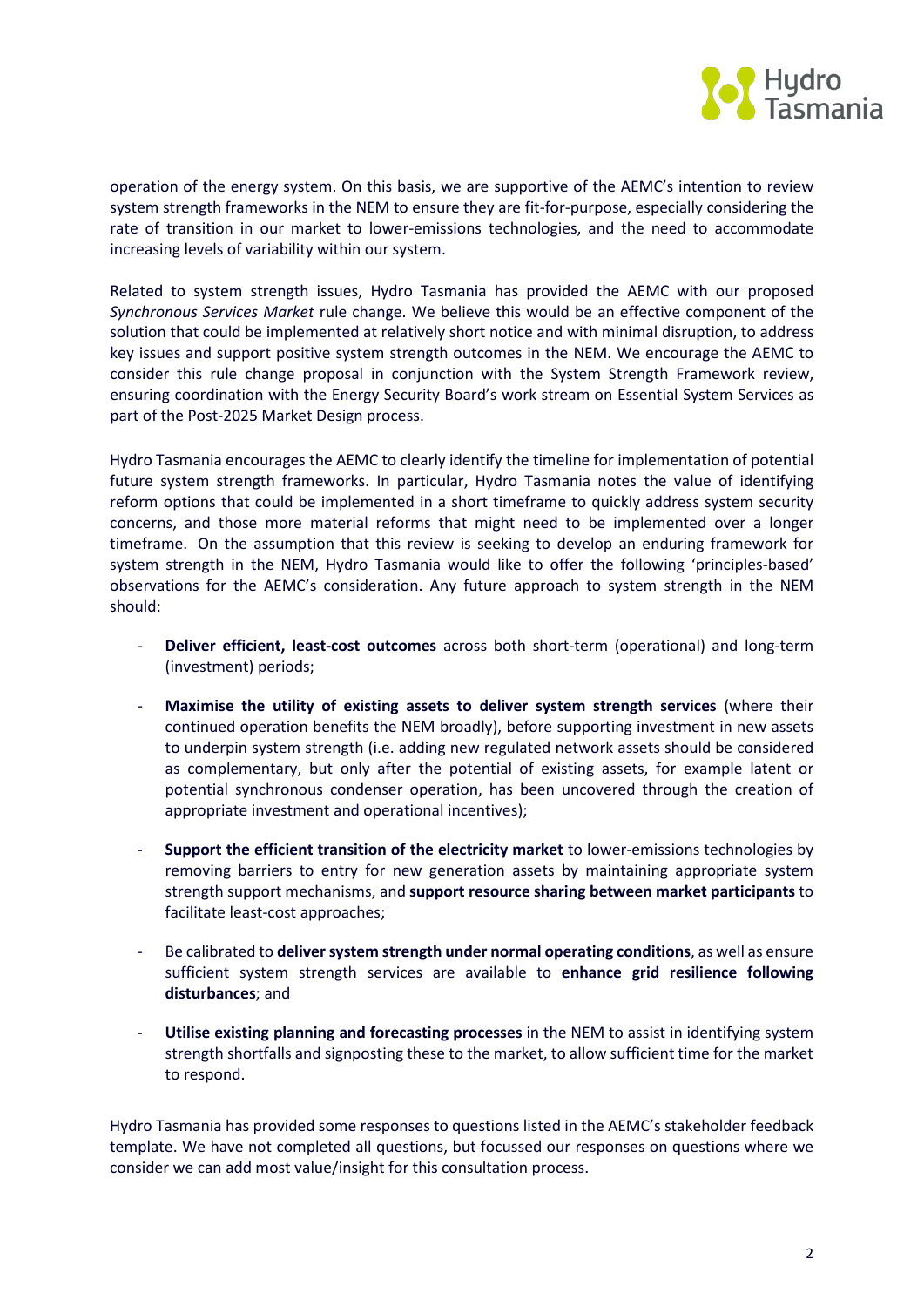

If you would like any further information on any aspect of this submission, please contact John Cooper [\(john.cooper@hydro.com.au](mailto:john.cooper@hydro.com.au) or (03) 6240 2261).

Yours sincerely,

Gerard Flack Chief Operations Officer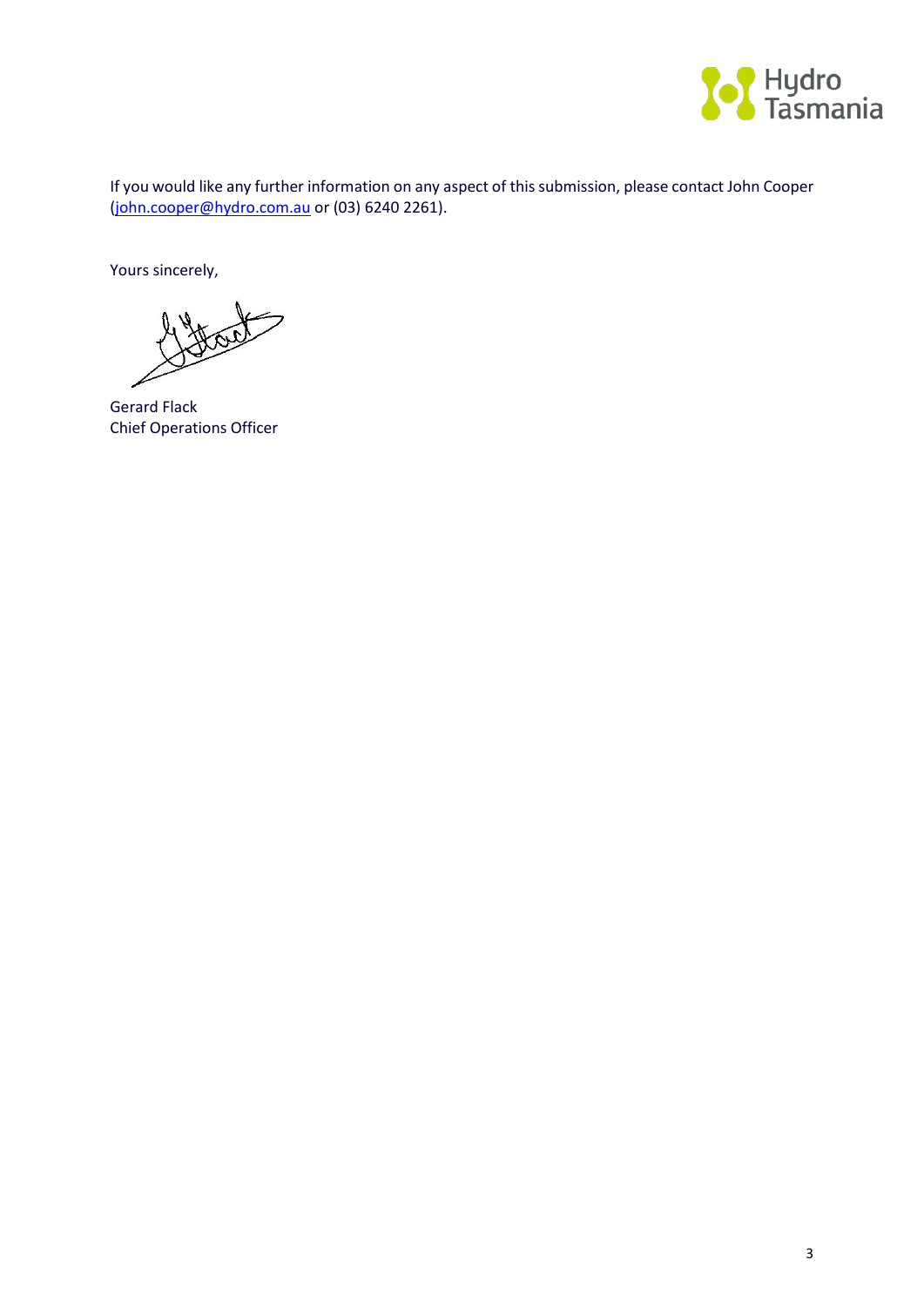# **Investigation into system strength frameworks in the NEM** STAKEHOLDER SUBMISSION TEMPLATE

The template below has been developed to enable stakeholders to provide their feedback on specific questions that the Commission is interested in due to the discussion paper. It is designed to assist stakeholders provide valuable input on those questions the Commission is interested in. However, it is not meant to restrict any other issues that strakeholders would like to provide feedback on.

### **SUBMITTER DETAILS**

| <b>ORGANISATION:</b> |               | Hydro Tasmania                  |
|----------------------|---------------|---------------------------------|
|                      | <b>NAME:</b>  | John Cooper, Regulatory Manager |
| <b>CONTACT</b>       | <b>EMAIL:</b> | john.cooper@hydro.com.au        |
|                      | <b>PHONE:</b> | (03) 6240 2261                  |

### **CHAPTER 2** – KEY ISSUES WITH THE CURRENT SYSTEM STRENGTH FRAMEWORKS

| Section 2.3 – Key issues of the minimum system strength framework                                                     |                                                                                                                                                                                                                                                                                                                                                                                                                                                                      |  |
|-----------------------------------------------------------------------------------------------------------------------|----------------------------------------------------------------------------------------------------------------------------------------------------------------------------------------------------------------------------------------------------------------------------------------------------------------------------------------------------------------------------------------------------------------------------------------------------------------------|--|
| 1. Do stakeholders agree with the AEMC's assessment of the<br>issues of the minimum system strength framework?        | Hydro Tasmania are broadly supportive of the issues identified by the AEMC. In particular, we consider the issue of<br>unit commitment, and the value of system strength above minimum levels as key challenges to address throughout<br>this process.                                                                                                                                                                                                               |  |
| 2. Have stakeholders identified any other significant issues as a<br>result of the minimum system strength framework? | Hydro Tasmania are generally supportive of the issues identified by the AEMC with the current minimum system<br>strength framework. We consider that it is also integral that frameworks evolve to incentivise the provision of<br>system strength services from existing and new/future development assets (and support upgrade of assets to<br>deliver these services), where this delivers an optimal, least-cost outcome for the maintenance of system strength. |  |
| Section 2.4 – Key issues of the "do no harm" framework                                                                |                                                                                                                                                                                                                                                                                                                                                                                                                                                                      |  |
| 3. Do stakeholders agree with this assessment of the issues of<br>"do no harm" framework?                             |                                                                                                                                                                                                                                                                                                                                                                                                                                                                      |  |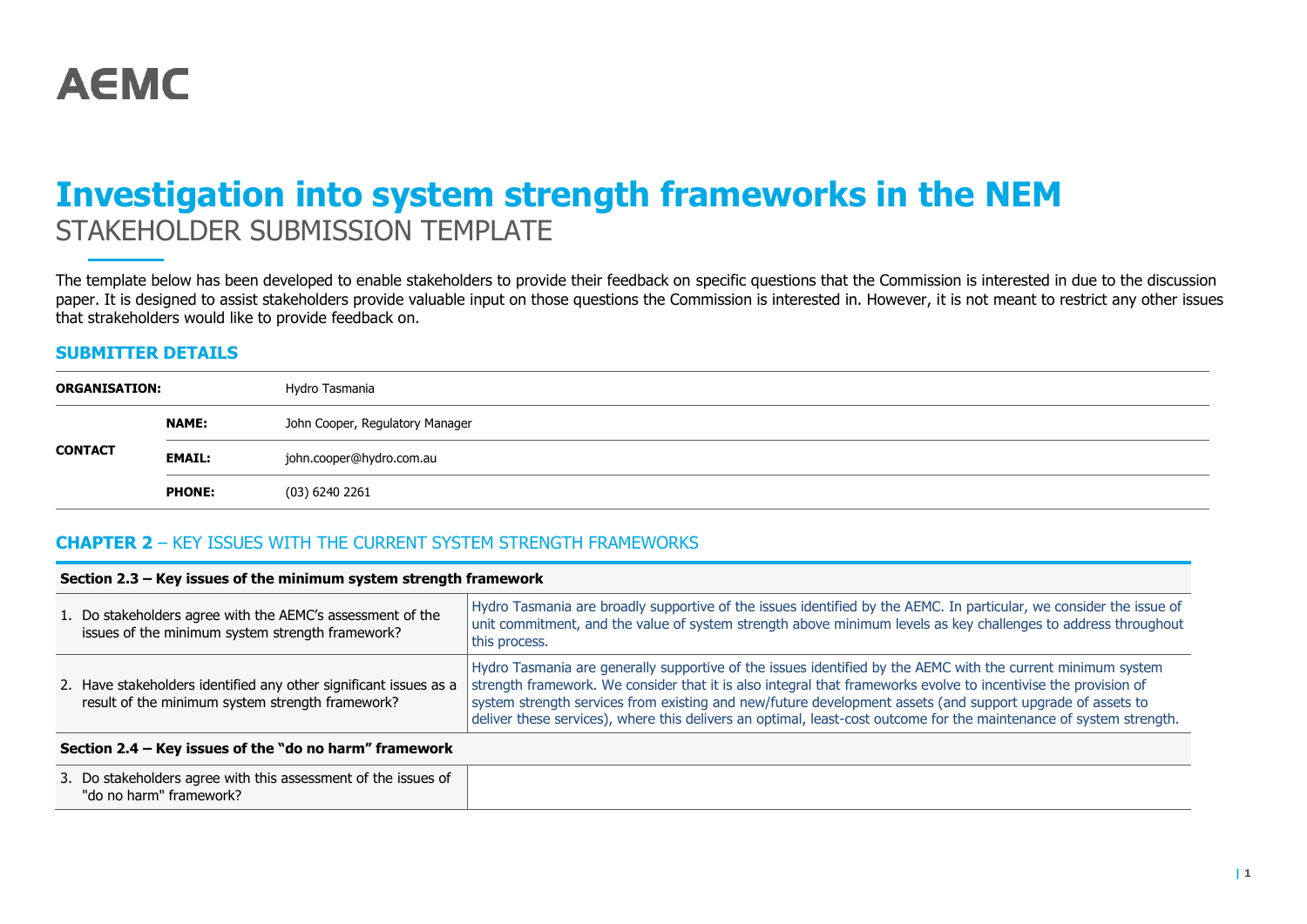| 4. Have stakeholders identified any other significant issues as a<br>result of the "do no harm" framework?                                                         | The existing 'do no harm framework' and 'minimal system strength framework' are both present perspective<br>oriented. These frameworks are not effective in managing the successful integration of large-scale renewables at<br>the speed at which the current energy market is transforming.                          |  |
|--------------------------------------------------------------------------------------------------------------------------------------------------------------------|------------------------------------------------------------------------------------------------------------------------------------------------------------------------------------------------------------------------------------------------------------------------------------------------------------------------|--|
| Section 2.7 – Conclusion                                                                                                                                           |                                                                                                                                                                                                                                                                                                                        |  |
| 5. What are stakeholders views on the Commission's proposal<br>to consider evolving the framework to a more integrated<br>approach for system strength in the NEM? | We support the intent to have a better integrated approach to system strength. The unit commitment issue<br>(visibility) is a key matter to address. In this regard, co-optimisation with energy may play an important function.<br>This is a key feature of Hydro Tasmania's Synchronous Services Market rule change. |  |

## **CHAPTER 3** – CONSIDERATIONS FOR PROVISION OF SYSTEM STRENGTH

#### **Section 3.1 - What is system strength?**

| 6. Do stakeholders agree with the Commission's<br>characterisation of system strength?                                                                                                 |                                                                                                                                                                                                                                                                                                                                                                                                                                                                                                                                                                                                                                                                                                                                                                                                                                                                                                                                                                                                                                                                                                                                                                                                                                                                                      |
|----------------------------------------------------------------------------------------------------------------------------------------------------------------------------------------|--------------------------------------------------------------------------------------------------------------------------------------------------------------------------------------------------------------------------------------------------------------------------------------------------------------------------------------------------------------------------------------------------------------------------------------------------------------------------------------------------------------------------------------------------------------------------------------------------------------------------------------------------------------------------------------------------------------------------------------------------------------------------------------------------------------------------------------------------------------------------------------------------------------------------------------------------------------------------------------------------------------------------------------------------------------------------------------------------------------------------------------------------------------------------------------------------------------------------------------------------------------------------------------|
| 7. Has the Commission set out all the necessary considerations<br>for defining a system strength service? If not, what additional<br>considerations could be included?                 | As noted in the Discussion paper, the concept of system strength is not explicitly defined in the NER, and has<br>recently been used to describe a variety of services in our market (fault current, inertia, dynamic stability etc.)<br>Hydro Tasmania's proposed Synchronous Services Market rule change would be beneficial in that this will give<br>AEMO (through NEMDE), the capability to determine system requirements and prioritise dispatch, rather than<br>create the need for rigid definitions, the suitability of which, may vary significantly based upon various factors<br>across different regions of our market.<br>In the event that a more formal definition is required, it will be important that the definition considers: (1) the<br>physical definition of system strength (what electromagnetic characteristics of the system does the definition<br>include and exclude); (2) the significance of system strength for grid stability (why do we require these<br>services/what issue(s) are we trying to resolve); (3) the process for engineering measurement and evaluation (how<br>do we measure the contribution); and (4) the incentive mechanism to be used (how do we recognise and reward<br>participants for the provision of these services). |
| 8. Do stakeholders consider the regulatory definition of system<br>strength should be updated/changed? If not, why not? If so,<br>how could this be done?                              |                                                                                                                                                                                                                                                                                                                                                                                                                                                                                                                                                                                                                                                                                                                                                                                                                                                                                                                                                                                                                                                                                                                                                                                                                                                                                      |
| 9. Do stakeholders consider that the system strength definition<br>should recognise active and passive system strength<br>procurement? If not, why not? If so, how could this be done? |                                                                                                                                                                                                                                                                                                                                                                                                                                                                                                                                                                                                                                                                                                                                                                                                                                                                                                                                                                                                                                                                                                                                                                                                                                                                                      |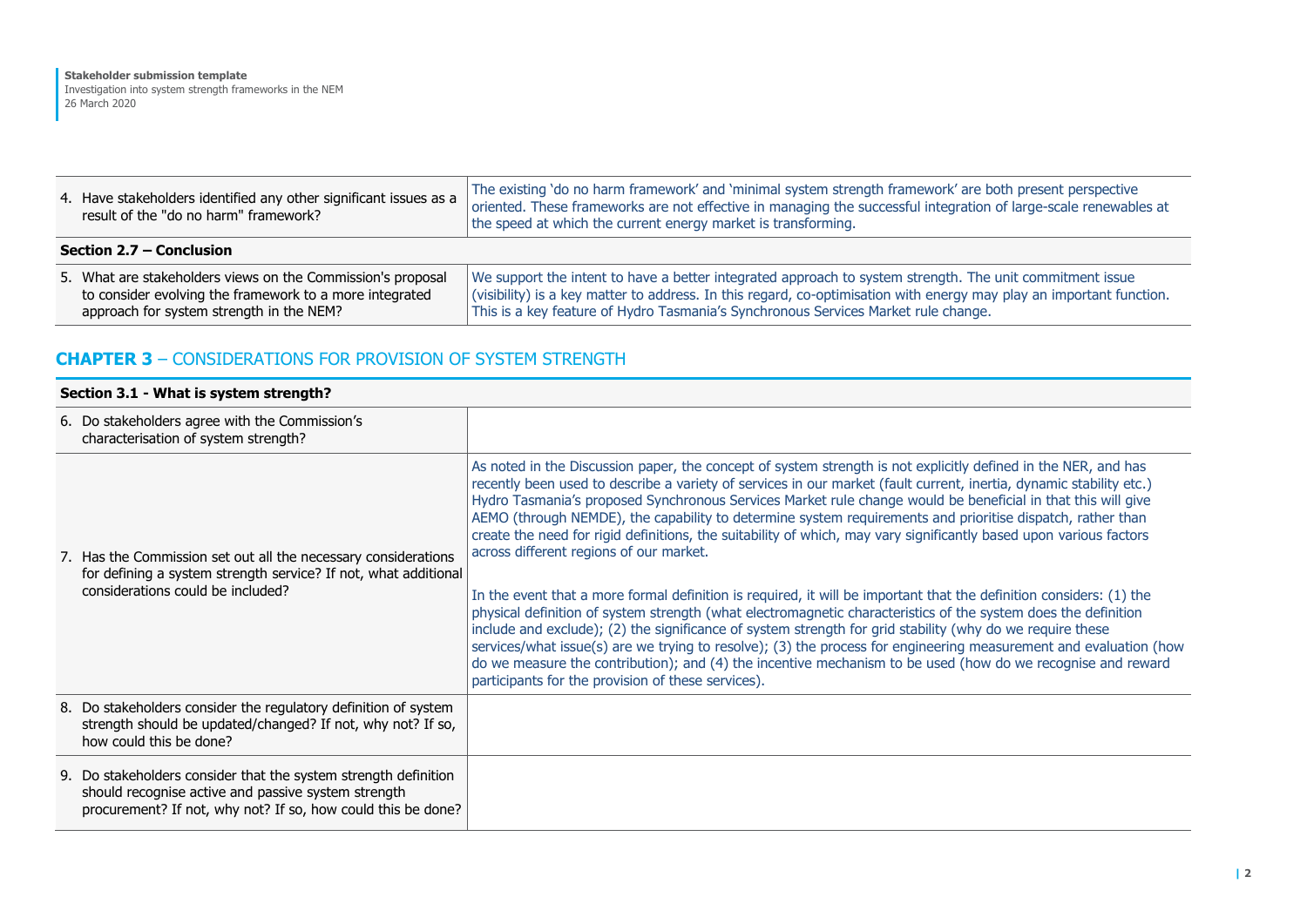| 10. Do stakeholders agree that clarifying the NER system<br>strength service definition is likely to contribute to<br>more/broader options for the system strength provision? |                                                                                                                                                                                                                                                                                                                                                                                                                                                                                                                 |
|-------------------------------------------------------------------------------------------------------------------------------------------------------------------------------|-----------------------------------------------------------------------------------------------------------------------------------------------------------------------------------------------------------------------------------------------------------------------------------------------------------------------------------------------------------------------------------------------------------------------------------------------------------------------------------------------------------------|
| 11. Are there any additional sources of fault current in the NEM<br>that can contribute to meeting system strength needs?                                                     |                                                                                                                                                                                                                                                                                                                                                                                                                                                                                                                 |
| 12. Are there any other technologies in the NEM that can<br>contribute to meeting system strength needs that should be<br>consideredi?                                        |                                                                                                                                                                                                                                                                                                                                                                                                                                                                                                                 |
| Section 3.2 - Why is system strength needed?                                                                                                                                  |                                                                                                                                                                                                                                                                                                                                                                                                                                                                                                                 |
| 13. Do stakeholders agree with why system strength is needed?                                                                                                                 | A secure power system requires adequate levels of inertia, fault level and voltage control. The increasing scarcity of<br>these services is leading AEMO to implement constraints and issue directions more frequently in order to maintain<br>system security. Hydro Tasmania agree that system strength provision needs to be strengthened in the NEM.                                                                                                                                                        |
| 14. Are there any additional reasons for why system strength is<br>needed in a power system?                                                                                  |                                                                                                                                                                                                                                                                                                                                                                                                                                                                                                                 |
| 15. Do stakeholders agree with the characterisation of the impact<br>of inverter-based generation on system strength?                                                         |                                                                                                                                                                                                                                                                                                                                                                                                                                                                                                                 |
| 16. Are there any additional impacts on system strength that<br>should be taken into account?                                                                                 |                                                                                                                                                                                                                                                                                                                                                                                                                                                                                                                 |
| Section 3.3 - The provision of system strength in the NEM                                                                                                                     |                                                                                                                                                                                                                                                                                                                                                                                                                                                                                                                 |
| 17. Do stakeholders agree that with the characterisation of<br>system strength thresholds?                                                                                    | Hydro Tasmania is broadly supportive of the AEMC's characterisation of system strength thresholds. It is important<br>to note that the necessity and requirement of these system strength services are not static, and will need to adjust<br>as our sector transitions to new energy technologies. On this basis, any future system strength framework will need<br>to be sufficiently adaptable to support our changing energy mix, and not create barriers to further decarbonisation<br>throughout the NEM. |
| 18. Are there any additional thresholds or alternative<br>characterisations that might be included in the investigation?                                                      |                                                                                                                                                                                                                                                                                                                                                                                                                                                                                                                 |
| Section 3.4 - The provision of system strength in the NEM                                                                                                                     |                                                                                                                                                                                                                                                                                                                                                                                                                                                                                                                 |
| 19. Do stakeholders agree with the system strength attributes?                                                                                                                |                                                                                                                                                                                                                                                                                                                                                                                                                                                                                                                 |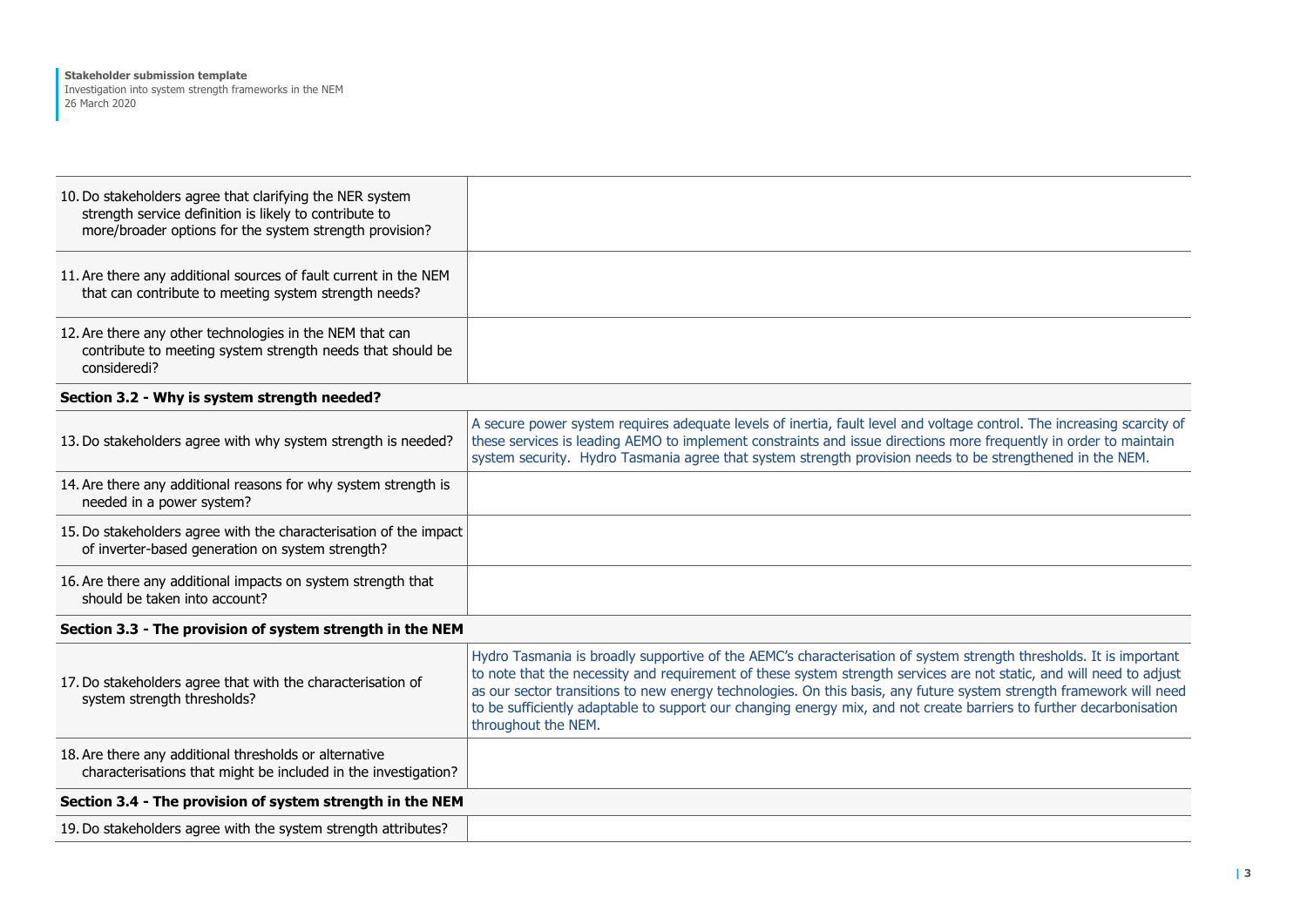| 20. Are there any additional attributes of system strength that |  |
|-----------------------------------------------------------------|--|
| the Commission should be aware of?                              |  |

# **CHAPTER 4** – EVOLVING SYSTEM STRENGTH FRAMEWORKS

| Section 4.1 - Approach to developing a new framework                                                                                                                                      |                                                                                                                                                                                                                                                                                                                                                                                                                                                                                                                                                                                                                                                                                                     |
|-------------------------------------------------------------------------------------------------------------------------------------------------------------------------------------------|-----------------------------------------------------------------------------------------------------------------------------------------------------------------------------------------------------------------------------------------------------------------------------------------------------------------------------------------------------------------------------------------------------------------------------------------------------------------------------------------------------------------------------------------------------------------------------------------------------------------------------------------------------------------------------------------------------|
| 21. Do stakeholders agree with approach (Plan, Procure, Price,<br>Pay) to developing a new framework for system strength?<br>Are there additional steps/concepts that should be explored? | The proposed 4P approach (planning, procurement, pricing, payment) is reasonable from the implementation point<br>of view. However, an additional framework would be needed to 'check and balance' the services deemed to be<br>required. This could occur in the 'plan' stage. The 'check and balance' function should consider what the time frame<br>to review the plan should be, who should be involved in the plan and how the outcome will be carried out and<br>based on what engineering procedures. The procurement stage of any future framework should ensure that all<br>potential solutions are given a 'level playing field' in order to achieve least-cost solutions for consumers. |
| Section 4.2 - Models for delivering system strength                                                                                                                                       |                                                                                                                                                                                                                                                                                                                                                                                                                                                                                                                                                                                                                                                                                                     |
| 22. Do stakeholders agree with the summary of the potential<br>capabilities of each system strength model in Table 4.1?                                                                   |                                                                                                                                                                                                                                                                                                                                                                                                                                                                                                                                                                                                                                                                                                     |
| Section 4.3 - Model 1: Centrally Coordinated                                                                                                                                              |                                                                                                                                                                                                                                                                                                                                                                                                                                                                                                                                                                                                                                                                                                     |
| 23. Do stakeholders agree with the characterisation and<br>assessment of a centrally coordinated model? Are there any<br>other advantages and/or challenges?                              | Hydro Tasmania considers that this approach may fail to appropriately incentivise the provision of system strength<br>from pre-existing assets in the NEM. Due to the 'lumpy' nature of these services, it will likely be challenging to<br>appropriately set a regulated price for the provision of these services. As such, we support further consideration of<br>a market-based approach. Only in the event that the market fails to deliver the necessary services, should new<br>regulated investments be considered to deliver system strength services. This will ensure that all reasonable effort<br>is made to identify and pursue least-cost options.                                   |
| Section 4.4 - Model 2: Market based decentralised                                                                                                                                         |                                                                                                                                                                                                                                                                                                                                                                                                                                                                                                                                                                                                                                                                                                     |
| 24. Do stakeholders agree with the characterisation and<br>assessment of a market based decentralised model? Are<br>there any other advantages and/or challenges?                         | Hydro Tasmania considers a market-based approach should be treated as preferable, such as that proposed in our<br>Synchronous Services Market rule change proposal. We would like to highlight, however, that a decentralised<br>planning approach could be risky, and could cause the price to be highly exposed to the step-change nature of<br>threshold pricing.                                                                                                                                                                                                                                                                                                                                |
| Section 4.5 - Model 3: Mandatroy service provision                                                                                                                                        |                                                                                                                                                                                                                                                                                                                                                                                                                                                                                                                                                                                                                                                                                                     |
| 25. Do stakeholders agree with the characterisation and<br>assessment of a mandatory service provision model? Are<br>there any other advantages and/or challenges?                        | Hydro Tasmania is broadly in agreement with the AEMC's characterisation and assessment of the mandatory<br>service provision model. Hydro Tasmania considers it unlikely that this approach will deliver least-cost system<br>strength outcomes, in the interest of consumers. On this basis, we are not supportive of a mandatory service<br>provision model as described in the AEMC's consultation paper.                                                                                                                                                                                                                                                                                        |
| Section 4.6 - Model 4: Access standard                                                                                                                                                    |                                                                                                                                                                                                                                                                                                                                                                                                                                                                                                                                                                                                                                                                                                     |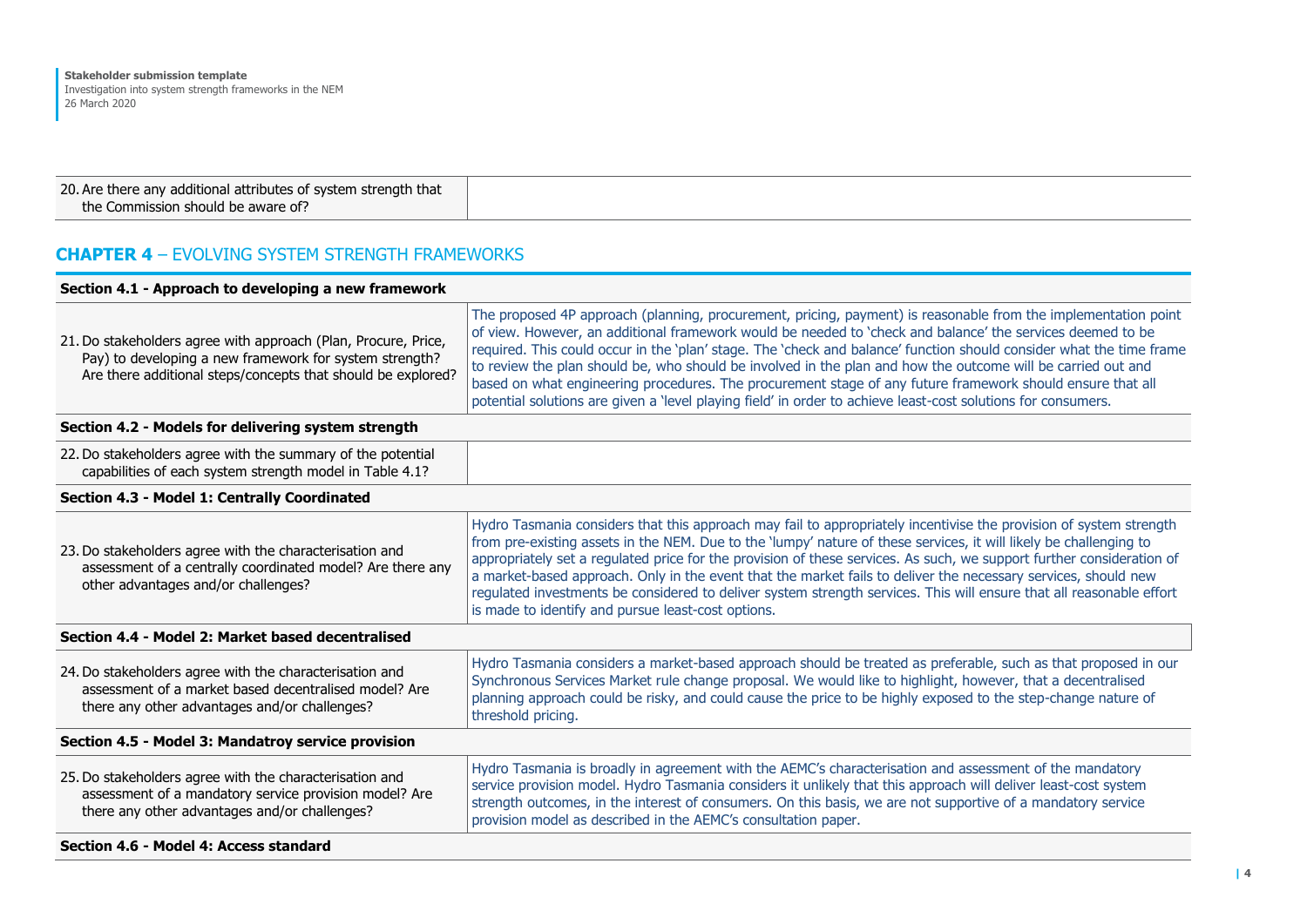| 26. Do stakeholders agree with the characterisation and<br>assessment of an access standard model? Are there any<br>other advantages and/or challenges?              | Hydro Tasmania is broadly in agreement with the AEMC's characterisation and assessment of access standard<br>model. Hydro Tasmania considers it unlikely that this approach will deliver least-cost system strength outcomes, in<br>the interest of consumers. On this basis, we are not supportive of an access standard model as described in the<br>AEMC's consultation paper.                                                                                                                         |
|----------------------------------------------------------------------------------------------------------------------------------------------------------------------|-----------------------------------------------------------------------------------------------------------------------------------------------------------------------------------------------------------------------------------------------------------------------------------------------------------------------------------------------------------------------------------------------------------------------------------------------------------------------------------------------------------|
| <b>Chapter 4 - General</b>                                                                                                                                           |                                                                                                                                                                                                                                                                                                                                                                                                                                                                                                           |
| 27. Are there other model(s) stakeholders think should be<br>explored?                                                                                               | Hydro Tasmania encourage the AEMC to consider our Synchronous Services Market rule change proposal in this<br>review process.                                                                                                                                                                                                                                                                                                                                                                             |
|                                                                                                                                                                      | Hydro Tasmania considers that our proposed approach as outlined in our recently lodged Synchronous Services<br>Market rule change could prove effective in addressing a number of key issues identified with our current system<br>strength frameworks. Of the options presented in the Discussion Paper, we consider there may also be merit in<br>considering a model that borrows aspects from model 1 and 2 as identified in the AEMC's discussion paper. For<br>instance:                            |
| 28. What combiantions of models (i.e. hybrids) should be<br>explored further?                                                                                        | Plan: The amount of services required, and likely location of these services to be determined through a central<br>planning process, utilising insights from existing processes;                                                                                                                                                                                                                                                                                                                          |
|                                                                                                                                                                      | Procure: A market-based approach set to achieve a certain 'target' amount required on an operational basis.                                                                                                                                                                                                                                                                                                                                                                                               |
|                                                                                                                                                                      | Price: Prices could be set by the marginal provider of the service, with regulation to ensure least-cost provision and<br>sufficient value in the market to meet the planned volume. There may also be benefit in co-optimisation with the<br>energy market.                                                                                                                                                                                                                                              |
|                                                                                                                                                                      | Pay: Recovery through network charges and/or a model that draws on analysis of causers and net-<br>contributors/suppliers to/of system strength issues.                                                                                                                                                                                                                                                                                                                                                   |
| 29. Do stakeholders have any suggestions as to how any/all the<br>models set out could be implemented or modified? Please<br>comment on any and all models possible. | Hydro Tasmania considers that the proposed models are likely well suited under normal operating conditions, but<br>may be ill-designed to underpin system strength following a disturbance such as a network outage or contingency<br>event. It is important to consider how the model could be designed to deliver enough system strength to ride-<br>through periods of disturbance, rather than just meeting the 'minimum'. Please refer to our rule change to consider<br>how this could be achieved. |

┱

## **CHAPTER 5** – SYSTEM STRENGTH IN DISTRIBUTION NETWORKS

| 30. What factors make system strength provision in distribution<br>networks unique from transmission networks?                                                          |  |
|-------------------------------------------------------------------------------------------------------------------------------------------------------------------------|--|
| 31. What are the key issues for system strength in distribution<br>networks, including the magnitude and urgency of system<br>strength issues in distribution networks? |  |